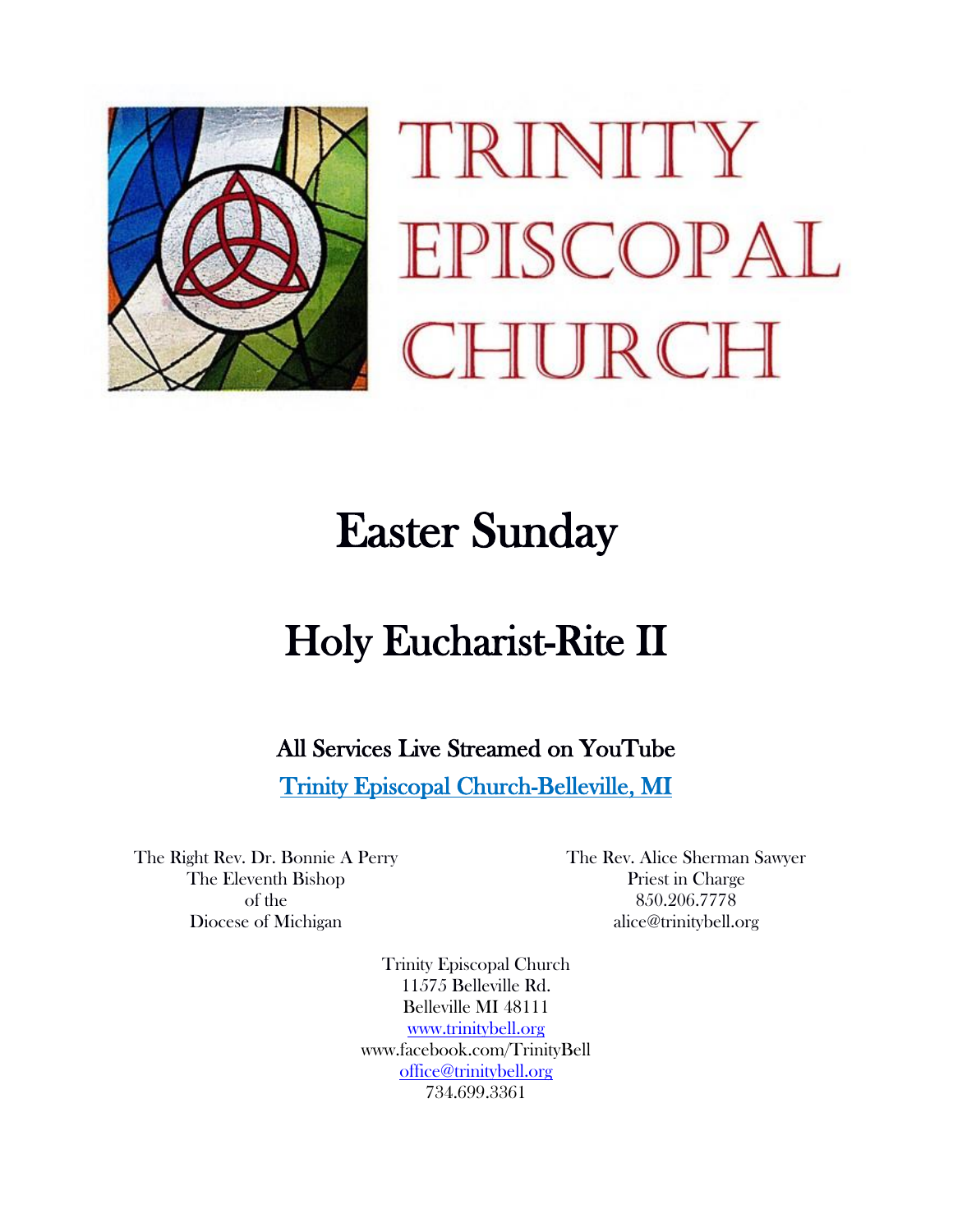## **PRELUDE PROCESSIONAL HYMN** *Please see Hymnboard*

## THE WORD of god

 *The congregation stands* 

**ACCLAMATION** *The congregation remains standing* 

*Celebrant* Alleluia. Christ is risen. **People The Lord is risen indeed. Alleluia.**

**COLLECT FOR PURITY**

*Celebrant* Let us ask God to prepare our hearts for worship *In unison* **Almighty God, to you all hearts are open, all desires known, and from you no secrets are hid: Cleanse the thoughts of our hearts by the inspiration of your Holy Spirit, that we may perfectly love you, and worthily magnify your holy Name; through Christ our Lord. Amen.**

## **GLORIA** *In unison*

**Glory to God in the highest, and peace to his people on earth, Lord God, heavenly King, Almighty God and Father, we worship you, we give you thanks, we praise you for your glory-- Lord Jesus Christ, only Son of the Father, Lord God, Lamb of God, you take away the sin of the world: have mercy on us; you are seated at the right hand of the Father: receive our prayer. For you alone are the Holy One, you alone are the Lord, you alone are the Most High, Jesus Christ, with the Holy Spirit, in the glory of God the Father. Amen.**

*Please refer to the insert provided for the scripture readings. All Psalms will be read responsively by*  **whole verse; the verse after the lector.** *Your response after the Old Testament & Epistle readings after "The Word of the Lord" is:*  **Thanks be to God***. Following "The Holy Gospel of our Lord Jesus Christ according to\_\_\_\_\_." (Matthew, Mark, Luke or John)* **You respond: Glory to you, Lord Christ.** *The Gospel is read & ends: The Gospel of the Lord* **You respond: Praise to you, Lord Christ**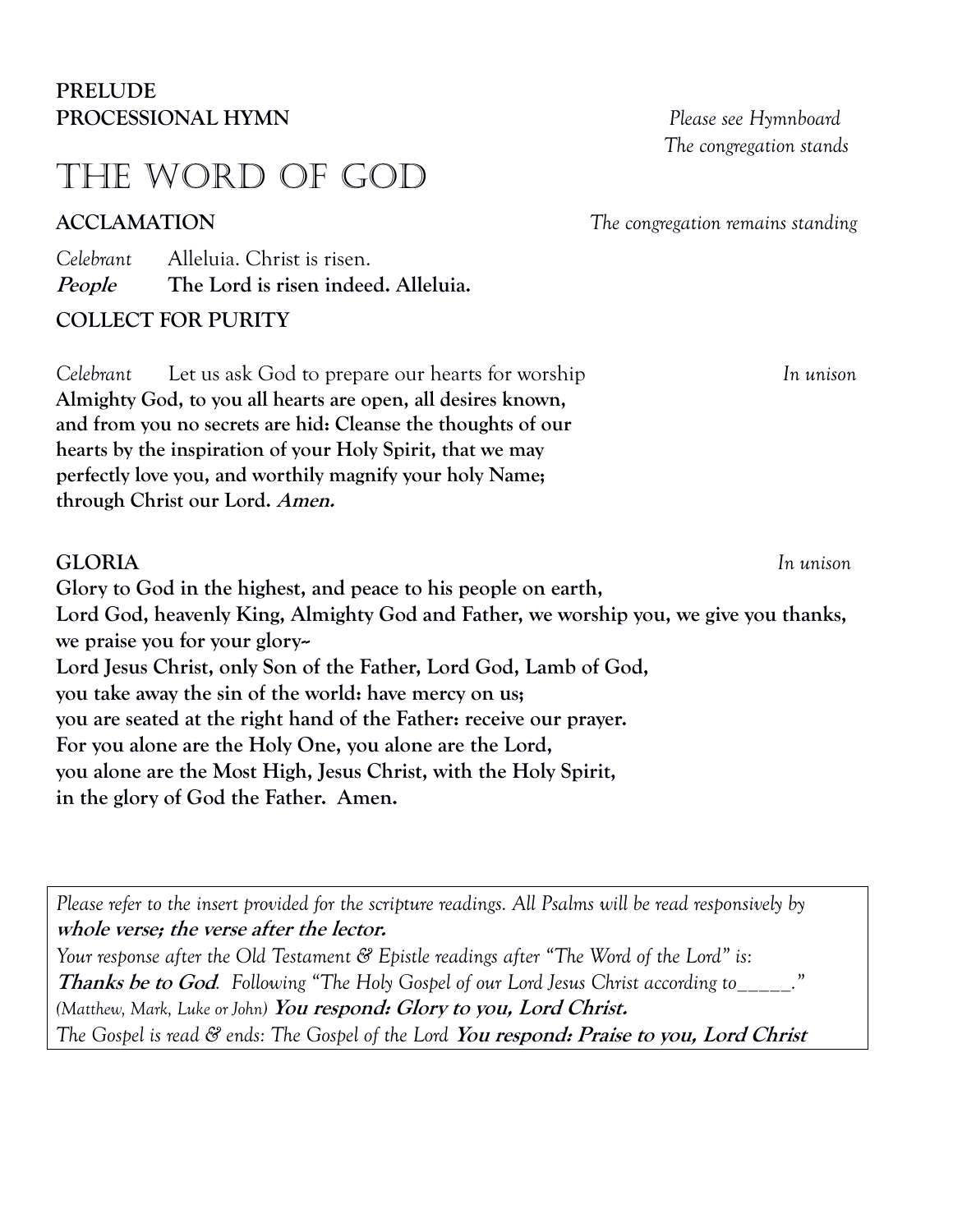## **THE COLLECT OF THE DAY**

*Celebrant* The Lord be with you **People And also with you** *Celebrant* Let us pray… **THE LESSONS** *See scripture insert* **GRADUAL HYMN** *See Hymnboard* **GOSPEL THE SERMON: The Rev. Alice Sherman Sawyer**  *A brief period of silence follows the sermon.*

**THE NICENE CREED** *The congregation stands and speaks in unison*

*The Nicene Creed is a historical statement agreed upon by the First Council of Nicea that was convened by Constantine in order to seek consensus regarding the core doctrines of Christian faith. It is our unified statement of faith-that's why it begins with "We believe."*

*Celebrant and People*

**We believe in one God, the Father, the Almighty, maker of heaven and earth, of all that is, seen and unseen.**

**We believe in one Lord, Jesus Christ, the only Son of God, eternally begotten of the Father, God from God, Light from Light, true God from true God, begotten, not made, of one Being with the Father. Through him all things were made.**

**For us and for our salvation he came down from heaven: by the power of the Holy Spirit he became incarnate from the Virgin Mary, and was made man.**

**For our sake he was crucified under Pontius Pilate; he suffered death and was buried. On the third day he rose again in accordance with the Scriptures; he ascended into heaven and is seated at the right hand of the Father.**

**He will come again in glory to judge the living and the dead, and his kingdom will have no end. We believe in the Holy Spirit, the Lord, the giver of life, with the Father and the Son he is worshiped and glorified. He has spoken through the Prophets.**

**We believe in one holy catholic and apostolic Church. We acknowledge one baptism for the forgiveness of sins. We look for the resurrection of the dead, and the life of the world to come. Amen.**

## **THE PEACE**

*Celebrant* The peace of the Lord be always with you.

**People And also with you.**

**ANNOUNCEMENTS**

## **OFFERING OF OUR GIFTS** *Collection plates will be passed*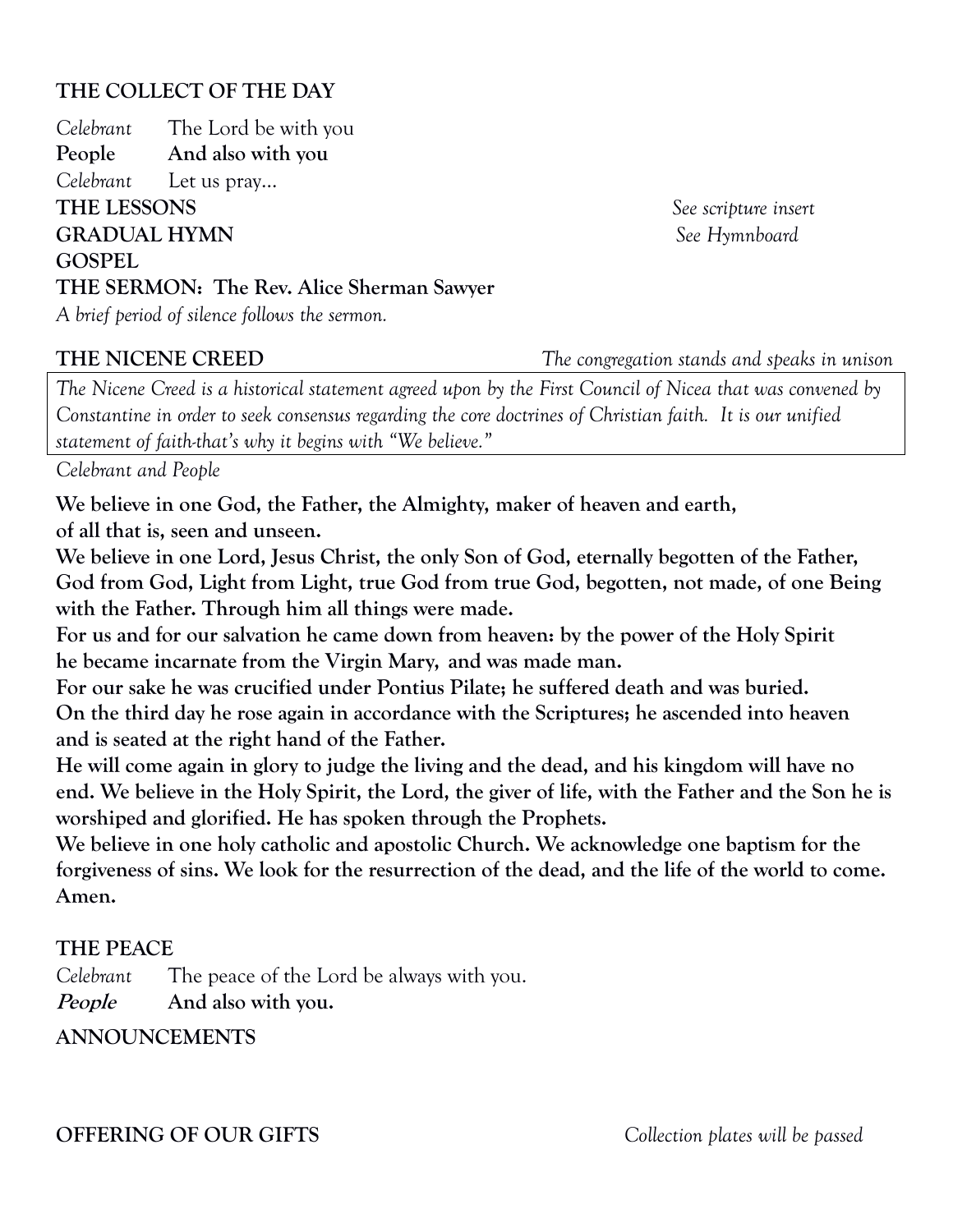*The purpose of the Offering (Offertory) is to acknowledge God as the source of all we have and to make a thankful response, trusting that what God provides will be enough. We offer monetary gifts, and we offer ourselves, our souls, and bodies, to serve God here on earth.* **We stand and sing the DOXOLOGY when the offerings are brought forward.**

**OFFERTORY ANTHEM** *See Hymnboard or the Choir will sing*  **DOXOLOGY** *"Praise God from whom all blessings flow…"*

## THE GREAT THANKSGIVING

*The congregation stands as able* **Eucharistic Prayer D**

*Celebrant* The Lord be with you.

**People And also with you.**

*Celebrant* Lift up your hearts.

**People We lift them to the Lord.**

*Celebrant* Let us give thanks to the Lord our God.

**People It is right to give God thanks and praise.**

It is truly right to glorify and give you thanks; for you alone are God, living and true, dwelling in light inaccessible from before time and for ever.

*Celebrant says a Proper Preface here*

## *Celebrant continues*

Fountain of life and source of all goodness, you made all things and fill them with your blessing; you created them to rejoice in the splendor of your radiance. Countless throngs of angels stand before you to serve you night and day; and, beholding the glory of your presence, they offer you unceasing praise. Joining with them, and giving voice to every creature under heaven, we acclaim you, and glorify your Name, as we sing (say),

*Celebrant and People* 

**Holy, Holy, Holy Lord, God of power and might,**

**heaven and earth are full of your glory.**

 **Hosanna in the highest.**

**Blessed is he who comes in the name of the Lord.**

 **Hosanna in the highest**.

*The people stand or kneel.*

We acclaim you, holy Lord, glorious in power. Your mighty works reveal your wisdom and love. You formed us in your own image, giving the whole world into our care, so that, in obedience to you, our Creator, we might rule and serve all your creatures. When our disobedience took us far from you, you did not abandon us to the power of death. In your mercy you came to our help, so that in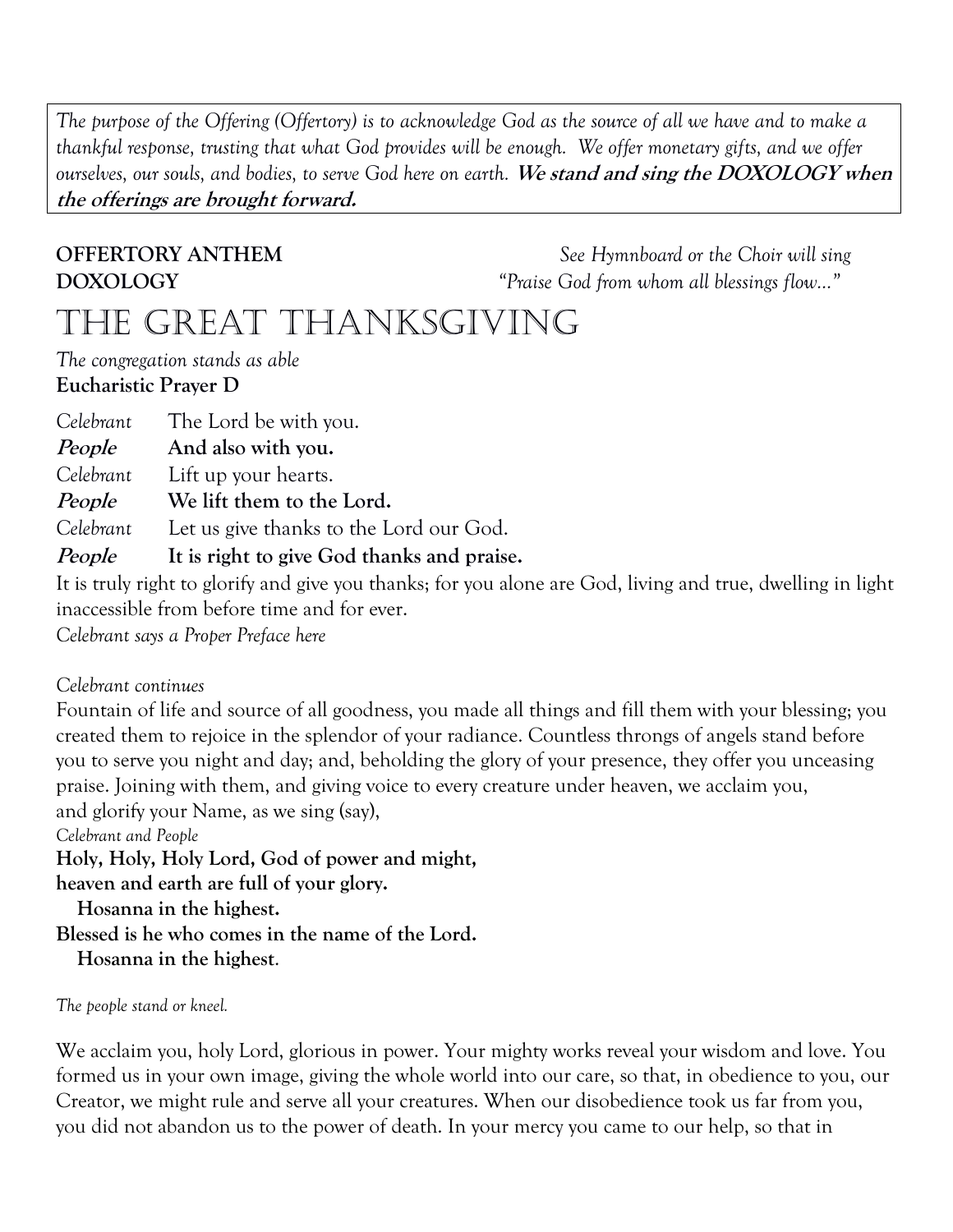seeking you we might find you. Again and again you called us into covenant with you, and through the prophets you taught us to hope for salvation.

God you loved the world so much that in the fullness of time you sent your only Son to be our Savior. Incarnate by the Holy Spirit, born of the Virgin Mary, he lived as one of us, yet without sin. To the poor he proclaimed the good news of salvation; to prisoners, freedom; to the sorrowful, joy. To fulfill your purpose he gave himself up to death; and, rising from the grave, destroyed death, and made the whole creation new.

And, that we might live no longer for ourselves, but for him who died and rose for us, he sent the Holy Spirit, his own first gift for those who believe, to complete his work in the world, and to bring to fulfillment the sanctification of all.

When the hour had come for him to be glorified by you, Almighty God, having loved his own who were in the world, he loved them to the end; at supper with them he took bread, and when he had given thanks to you, he broke it, and gave it to his disciples, and said, "Take, eat: This is my Body, which is given for you. Do this for the remembrance of me."

After supper he took the cup of wine; and when he had given thanks, he gave it to them, and said, "Drink this, all of you: This is my Blood of the new Covenant, which is shed for you and for many for the forgiveness of sins. Whenever you drink it, do this for the remembrance of me."

Lord God, we now celebrate this memorial of our redemption. Recalling Christ's death and his descent among the dead, proclaiming his resurrection and ascension to your right hand, awaiting his coming in glory; and offering to you, from the gifts you have given us, this bread and this cup, we praise you and we bless you.

*Celebrant and People*

**We praise you, we bless you, we give thanks to you, and we pray to you, Lord our God.**

## *The Celebrant continues*

Lord, we pray that in your goodness and mercy your Holy Spirit may descend upon us, and upon these gifts, sanctifying them and showing them to be holy gifts for your holy people, the bread of life and the cup of salvation, the Body and Blood of your Son Jesus Christ.

Grant that all who share this bread and cup may become one body and one spirit, a living sacrifice in Christ, to the praise of your Name.

Remember, Lord, your one holy catholic and apostolic Church, redeemed by the blood of your Christ. Reveal its unity, guard its faith, and preserve it in peace.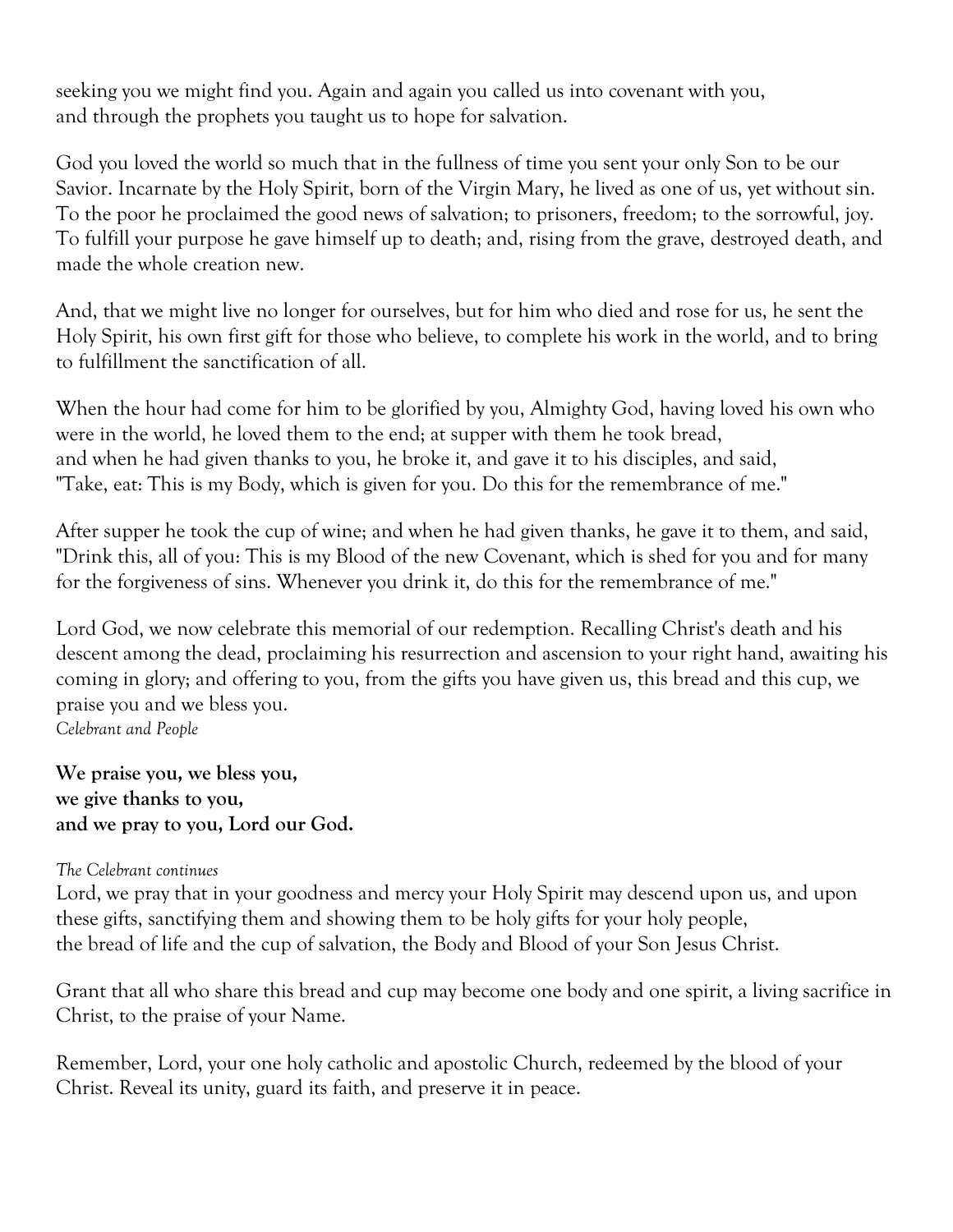Remember all who minister in your Church.

Remember all who have died in the peace of Christ, and those whose faith is known to you alone; bring them into the place of eternal joy and light.

Remember all people, and those who seek your truth.

And grant that we may find our inheritance with the patriarchs Abraham, Issac, and Jacob, and the matriarchs, Sarah, Leah, Rachel and Rebecca, the prophets, apostles, and martyrs; with all the saints who have found favor with you in ages past. We praise you in union with them and give you glory through your Son Jesus Christ our Lord.

Through Christ, and with Christ, and in Christ, in the unity of the Holy Spirit all honor and glory is yours Almighty God, now and for ever. *AMEN.*

## **THE LORD'S PRAYER**

*Celebrant* And now, as our Savior Christ has taught us, we are bold to say, *People and Celebrant* **Our Father, who art in heaven, hallowed be thy Name, thy kingdom come, thy will be done, on earth as it is in heaven. Give us this day our daily bread. And forgive us our trespasses, as we forgive those who trespass against us. And lead us not into temptation, but deliver us from evil. For thine is the kingdom, and the power, and the glory, for ever and ever. Amen.** 

## **THE BREAKING OF THE BREAD**

*The Celebrant breaks the consecrated Bread. A period of silence is kept.*

## **FRACTION**

*Celebrant* Alleluia! Behold the Body of Christ.

**People May we become what we receive. Alleluia!**

## **THE INVITATION**

**Everyone is welcome to receive Holy Communion at Trinity.** *People are invited to the altar rail, beginning with the front rows and moving toward the back. You'll exit the pew on the inside aisle and return on the outer aisle. If you prefer to receive a blessing, come forward to the rail and cross your arms on your chest as the priest approaches.*